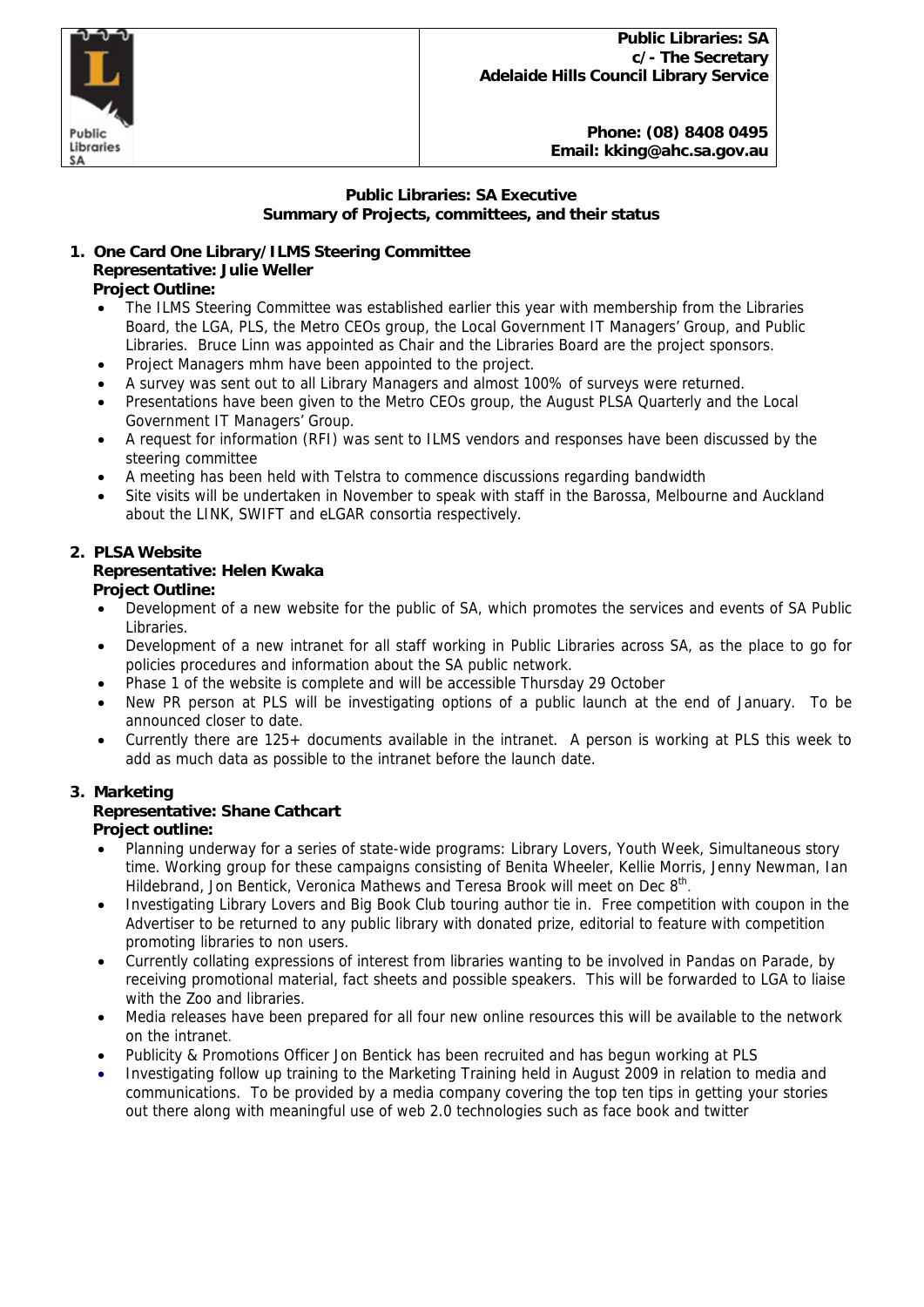# **4. Statistics Working Party – Bibliostat Representative: Helen Kwaka Project outline:**

- Working together to develop tender documentation, evaluation, and implementation of an on-line statistical gathering tool for all SA public libraries. Bibliostat package selected.
- Currently testing survey with key libraries, ensuring definitions and format are easy to follow.
- All Public Libraries within SA are required to complete the statistical returns as part of the acquittal process for the Library and Information Service grant.
- PLS will be devising a timetable for training, telephone and webEx assistance to ensure all libraries around the state will be able to complete the return before the middle of December.

# **5. New Managers Group/ Managers Forum Representatives: Abby Dickson and Helen Kwaka Project outline:**

Purpose of the Group:

- Looking at the establishment of training and development sessions specifically for Library Managers
- Provide time and space for sharing of ideas, knowledge and expertise
- Promote best practice in Public Library management & leadership
- Raise awareness and promote discussion regarding current management issues facing our sector
- Provide time and space for sharing of ideas, knowledge and expertise
- Increase collaboration between library managers across South Australia

A survey has been emailed to all Library Managers to gauge level of support for the establishment of the new group and to find out what topics people would like to see covered in the forums.

Results of the survey and further information on the purpose of the group will be presented at the November Quarterly.

#### **6. Libraries Board Guidelines Representatives: Teresa Brook with Julie Weller and Julie Morgon Project outline:**

- To provide Public Library staff working in South Australia Public Libraries with endorsed standards, guidelines, and policies for quality and effective service provision.
- Draft Guidelines are being developed for presentation to the PLSA Executive before being taken to the Standing Committee then the Libraries Board.

# **7. Online Resources Assessment Group/ Databases Representative: Julie Weller**

 **Project outline:** 

- The online resources assessment team was formed approximately 12 months ago with representation from metro and country libraries.
- The team surveyed the network to ascertain the subject areas they were most interested in being considered for state-wide purchase.
- A comprehensive assessment process was then undertaken as well as referee checks and price negotiations.
- The recommendation to purchase Encyclopaedia Britannica, Ancestry, Gale Health and Wellness and Press Display were approved by the PLSA Executive.
- The group has recently reconvened to look at methods to promote the products as well as discussing the subscriptions for 2010/2011.
- A number of recommendations from the group were presented to the PLSA Executive in October. As the network has only just started using the 4 databases it was recommended that the current subscriptions be extended for 12 months. In July 2010 there will be a call for representatives for the team after which time the network will be surveyed and a full tender process will commence. These recommendations were approved by the Executive.

#### **8. Managers Kit Representative: Bernie McSwain Project outline:**

# • Development of a kit that contains information relevant to Library Managers in their everyday tasks to do with the public library network in SA

- All information collated and arranged within 5 key areas Development; Advocacy; Partnerships; Communication and Creativity as these match up with the objectives of the PLSA Action Plan.
- Kit will be available on the new website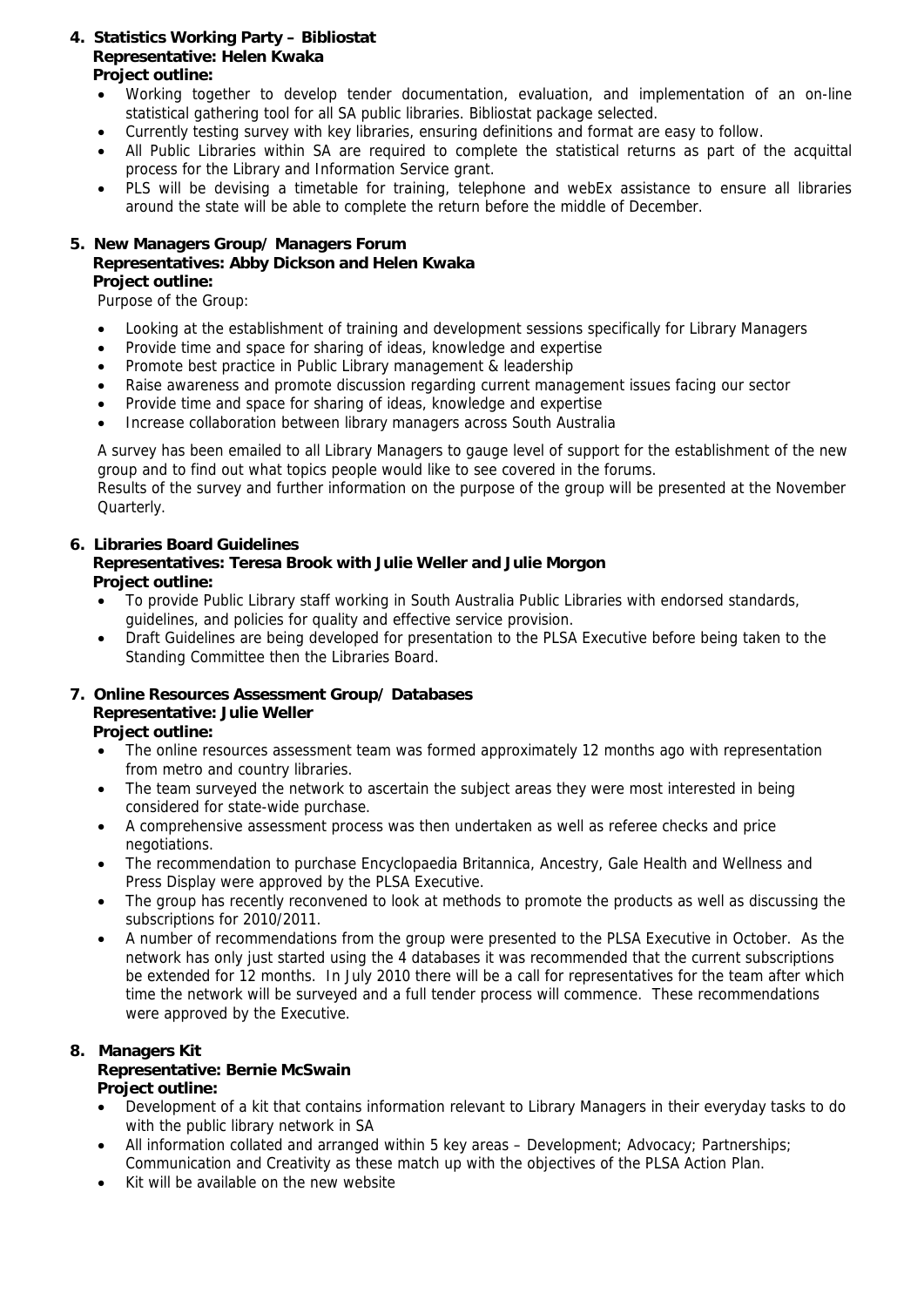- Feedback sought and once finalised, kit to be edited and typeset for publication.
- Updates to occur on the website

#### **10. SA Customer Service Committee Representative: Helen Kwaka Project outline:**

- New group formed to examine and share customer service practices within public libraries in SA.
- Dionne Collins-Eckert presenting at November 2009 quarterly with information about the group.

### **11. Governance Review**

# **Representatives: Shane Cathcart and Abby Dickson Project Outline:**

Succession planning for the PLSA executive is a key component in the sustainability of the PLSA Executive. The Executive identified it required a planned approach to succession planning and outlined this as a strategy in Public Libraries SA Action Plan (August 2008):

1.2.4 Develop a succession Plan / strategy for PLSA Executive.

Public Libraries of South Australia Executive engaged the consultancy services of Strategic Matters to undertake a governance review and revise the committee's constitution to increase clarity on:

- The structure of the Committee:
- Terms of office; and
- Corporate knowledge transfer and sustainability

 An overview of the review will be presented at the November Quarterly. The committee are in the final stages of finalising the draft revised constitution. This will be circulated for consultation with the network with the view of voting on the proposed changes in the first quarter of 2010.

# **OTHER COMMITTEES OPERATING:**

# **Collection Development Group – Representative: Julie Weller**

- Meetings have continued to be held quarterly throughout the year and have covered the following topics:
	- Marketing of collections
	- A demonstration of the Alexandrina Local History Wiki
	- Sporting equipment collections
	- Toy Library collections
	- The ageing of the collection report commissioned by PLSA
	- Weeding collections
	- Adult literacy
	- Family literacy
	- English as a second language collections
- Membership of the group is fluid and although there is a core group of people who usually attend meetings, other library staff attend when there is a topic of interest.
	- Minutes and agendas are distributed to the network via Ask PLSA
- The next meeting is scheduled for Thursday 26 November at 9.30 at Playford Library, Matthew Hunter from Thorpe Bowker will be speaking about Library Thing for Libraries and Aqua Browser

# **JULA – Representative: Dee Moloney**

• Minutes of meetings available on the PLSA website

# **Adult Programs Group – Representative: Helen Kwaka**

- Set-up a document for people to contribute contacts/authors publishers currently using Yahoo groups. However once the new website/intranet is available the file will be located there.
- Speaker came to meeting to discuss Every Generation festival later in the year, give them ideas on events and promotion and availability of grant funding available
- At each quarterly meeting aim to have a speaker from an organisation that will promote the value of establishing partnerships with the group and public libraries.
- Next meeting November 12 @ Public Library Services
- Further information contact: Kelly Morris at Adelaide Hills or Melaina Tate at City of Tea Tree Gully Library.